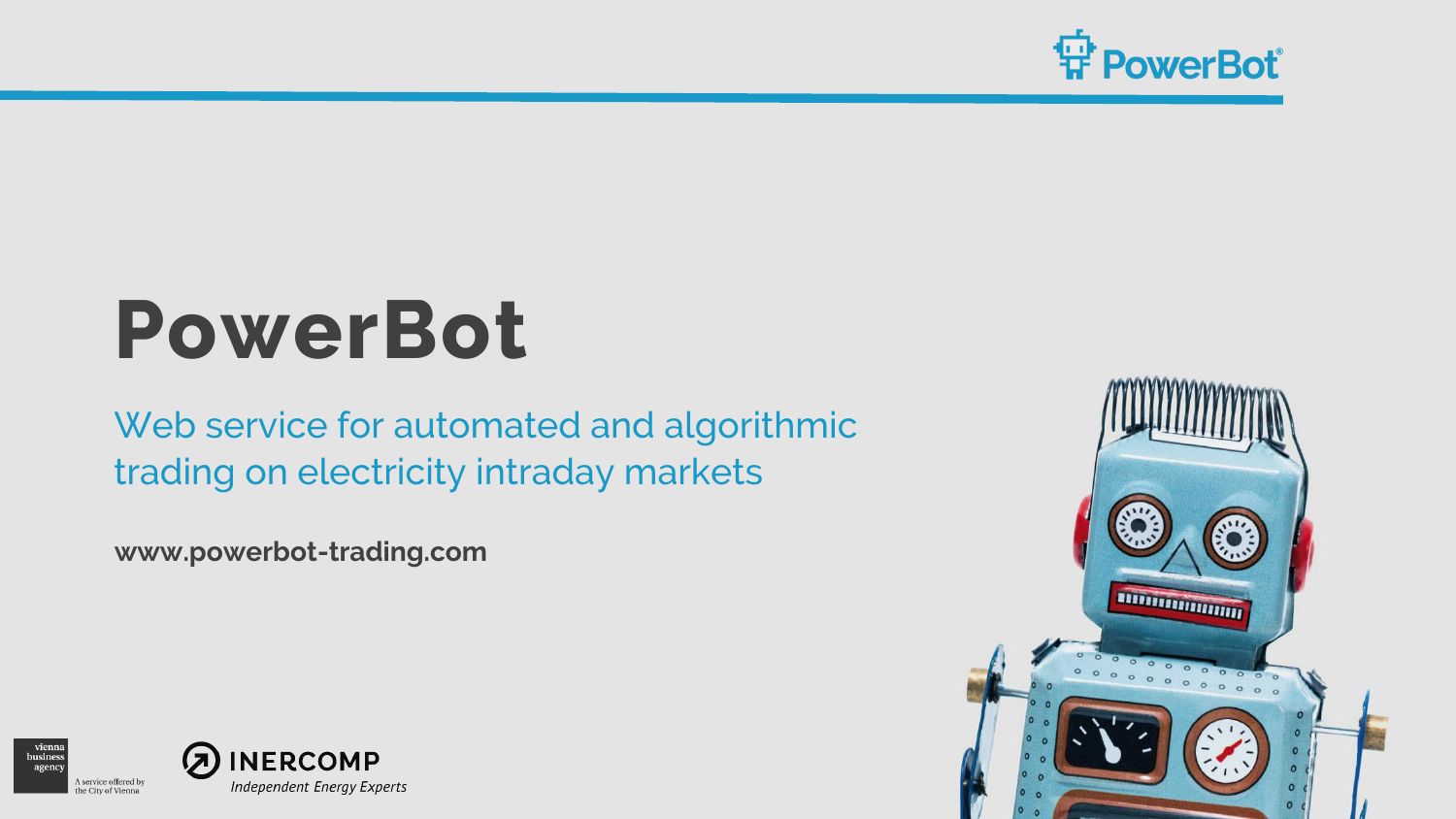

### **Web service for algorithmic trading**

- Web service for automated and algorithmic trading at electricity intraday markets like HUPX, EPEX and Nord Pool
- **Regular fields of application: Position closing,** prop trading and flexibility marketing
- **Use predefined algorithms or build your own** strategies
- **Affordable and easy integration (web** service), monthly license fee

| $\rightarrow$            | $\overline{\phantom{0}}$<br><b>Orders</b>                                             | n.                          |              |                          |                                              | EPEX - SIMULATION - T2 Testing Tenant |       |                                      |              |                       |                  | <b>T2 Pontolio 2</b><br><b>SOVAT-APG-4</b><br>$\sim$ |             |                     |                          |                             | Bids         | <b>Asks</b> |                                                                    |     |                       |                 |  |
|--------------------------|---------------------------------------------------------------------------------------|-----------------------------|--------------|--------------------------|----------------------------------------------|---------------------------------------|-------|--------------------------------------|--------------|-----------------------|------------------|------------------------------------------------------|-------------|---------------------|--------------------------|-----------------------------|--------------|-------------|--------------------------------------------------------------------|-----|-----------------------|-----------------|--|
|                          | KX7<br>End Side City Price Note<br><b>Red</b>                                         |                             |              |                          | BWWA Bid Ob Sext Sid Best Ask Jak Ohr Jamma, |                                       |       |                                      | Led.         |                       | List Ob WAP High |                                                      | Low.        | <b>Lugit Update</b> |                          | Volume Net Pos. My Vol. OTR |              |             | <b>Trice</b><br>œ.                                                 |     | Price:                | CH <sub>1</sub> |  |
| O                        | 13,000 01:35 01:45 BLY 1.4<br>89.00                                                   | Q10.45.2000 XB              | 25.79        | o                        |                                              |                                       | л     | 77.36                                | 32.39        |                       | 55.24            | 66.94                                                | 37.70       | 11:43               | 15.1                     | $\overline{1}$              | 47           |             | 27.8                                                               | 2.9 | 31.9                  | 07              |  |
|                          | 13.0001.00 01:15 BLY 1.8<br>55.23                                                     | 20-21-325                   | 19.44        |                          |                                              |                                       | 0.1   | <b>AS 32</b>                         |              |                       | 35.29            | ь                                                    | œ           | 12.13               | m                        |                             | ٠            | r.          | 26.5                                                               | 12  | 34.6                  |                 |  |
| o                        | 13.00.00.38 00.45 00.01 2.4<br>77.54                                                  | 0200032019-325              | 33.53        | $\overline{\phantom{a}}$ |                                              |                                       |       | 22.53                                | 32.50        |                       | 54.33            | 05.42                                                | <b>STAT</b> | 12.23               | 73.5                     |                             |              | 0.87        | 25.1                                                               | п   | <b>AT</b>             | 58              |  |
|                          | 13.09.06:15 00:30 BUY 0.2 93.23                                                       | 020115-20120_325            | 34.35        | ٠                        |                                              |                                       |       | <b>IN ANY</b>                        | <b>LAB A</b> | <b>D</b>              | 35.23            | 85.2                                                 | 61.32       | 18.32               | 27                       | <b>B3</b>                   | 6.7          | 0.8         | 21.2                                                               | Б   | 53.71                 | в               |  |
| 億                        | 13,000,000 00:15 BLV 3.6 81.02                                                        | 020120-20145-325            | 39.56        | $\mathbf{m}$             |                                              |                                       | n     | 73.04                                | 58.75        | n                     | 71.45            | T2.03                                                | 59.76       | 18.50               | 18.4                     | 54                          | 54           | к           | 95.1                                                               | т   | 00.1                  | 0.1             |  |
|                          |                                                                                       | 020-45-21:00 XB             | 95.5         | $^{23}$                  |                                              |                                       | п     | 65.25                                | 79.57        | 0.7                   | 79.57            | 79.97                                                | 74.97       | 15:55               | 10.5                     | <b>DO</b>                   | 54           | г           | 9.1                                                                | п.  | 110.5                 |                 |  |
| $\equiv$                 | <b>Trades</b>                                                                         | 21-22 XB                    | 14.51        | 23                       |                                              |                                       | л     | 48.49                                | 14.50        | ٠                     | \$4.50           | 14.91                                                | 54.91       | 15:43               | $\overline{\phantom{a}}$ |                             | ٠            | п           |                                                                    |     | <b>Signals</b>        |                 |  |
|                          | Exec & Divry Start End Side Ony Price Note                                            | 021:00-21:15 XB             | 28.49        | ×                        |                                              |                                       | п     | 61.34                                | <b>ANT</b>   | 02                    | 80.15            | 47.5                                                 | 77.5        | 15:50               | 10.5                     | 37                          | 57           | 0.05        |                                                                    |     |                       |                 |  |
| E                        |                                                                                       | 021:15.21:30 XX             | 14.28        | $\overline{\phantom{a}}$ |                                              |                                       | п     | 84,697                               | m            |                       | 65.05            | 04.77                                                | 20          | 11:12               | 14                       | 52                          | 52           | 0.55        | ETRIMSystem OptSystem display                                      |     |                       |                 |  |
|                          | 11.00 10:50 11.00 23:00 23:15 BUY 0.1 42                                              | 021:30-21:45 XII            | 32.55        | $\overline{\mathbf{z}}$  |                                              |                                       |       | 58.44                                | 13.97        | <b>DR</b>             | E03.22           | 99.95                                                | 65.74       | 15:50               | 10.1                     | 5.1                         | 5.1          | 0.55        |                                                                    |     |                       |                 |  |
| $\overline{\phantom{a}}$ | 11.00 10:50 11.00 22:15 22:30 BUY<br>$\circ$<br>$\overline{48}$                       | G21:45-22:00_XII            | 20.33        | $\mathbf{z}$             |                                              |                                       |       | $\alpha$                             | 48.72        | $\alpha$              | 63.65            | 23.45                                                | 49.72       | 15:33               | 10.2                     | 5.1                         | 5.1          | <b>DES</b>  | "merginal price": 45.0,<br>"Gay_ahoad": 41.0,<br>was price"; 65.4. |     |                       |                 |  |
|                          | 11.00 10:50 11.00 23:30 23:45 BUY<br>$-0.1$<br>$^{36}$                                | 22-23_333                   | 25.33        | ٠                        |                                              |                                       | п     | 53.4                                 | Ð            |                       | 36.27            | m                                                    | 35          | 11:33               | 25                       | п                           | ۰            | г           | "min_price": 39.6.<br>"men_spread": 9.3                            |     |                       |                 |  |
|                          | 11.00 10:50 12:00 01:15 01:30 BUY 0.3 612                                             | 122100.22115.333            | 11.11        | $\overline{u}$           |                                              |                                       | m     | 59.03                                | 724          | 02                    | \$5.32           | 87.17                                                | 77.4        | 16:58               | 10.2                     | 52                          | 62           |             |                                                                    |     |                       |                 |  |
|                          | 11.09.10.59 12.09.00:45 09:00 SELL 0.1 11.52                                          | 022152210.XR                | 35.01        | m                        |                                              |                                       |       | 20.97                                | 67.29        | $\sim$                | 63.28            | 74.8                                                 | 57.29       | 15.54               | 18.1                     | 5.21                        | 63           | 6.58        |                                                                    |     |                       |                 |  |
|                          | 11.09.10.59 12.09.12:15 12:30 SELL 0.1<br>35.03                                       | 022130.22145.309            | 18.71        | $\bullet$                |                                              |                                       |       | <b>COLOR</b>                         | <b>COLOR</b> | $\sim$                | 9.57             | 63.24                                                | 53.24       | 15.54               | 10                       | 64                          | 64           | 0.55        |                                                                    |     |                       |                 |  |
|                          | 11.09.10.59 12.00.13.00 12.15 SELL 0.1<br>10.58                                       | 022:45.23:00 XR             | 28.75        | г                        |                                              |                                       |       | 85.05                                | 54.59        | 0.5                   | 47.86            | 55.02                                                | 45.02       | 15.59               | 18.9                     |                             | ٠            | 0.89        |                                                                    |     | <b>Signal History</b> | <b>Vidum</b>    |  |
|                          | 11.09.10.59 12.09.13:15 13:30 SELL 0.1 10.02                                          | <b>BX.00145</b>             | 31.09        | 21                       |                                              |                                       |       | ा १७                                 | 38.23        |                       | 38.23            | 36.23                                                | 36.23       | 12:15               | $\overline{16}$          |                             | ٠            | г           |                                                                    |     |                       |                 |  |
|                          | $\mathbf{G}$<br><b>Portfolio View</b>                                                 | 020100-23:55 309            | <b>56.63</b> | m                        |                                              |                                       |       | 57.55                                | 35 CT        | <b>O</b> <sub>2</sub> | <b>S&amp; 83</b> | 70.56                                                | 45.4        | 16:58               | 55.2                     | 65                          | A6           |             |                                                                    |     |                       |                 |  |
|                          |                                                                                       | Q23:15.23:30 XB             | $^{56}$      | $\overline{a}$           |                                              |                                       | п     | 85.50                                | <b>FRE</b>   | 0.5                   | 74.74            | 81.85                                                | 68.6        | 16:33               | 12                       | 67                          | 67           | 0.8         |                                                                    |     |                       |                 |  |
|                          | $\sim$                                                                                | 021:10-21:45 103            | 19.82        | 19                       |                                              |                                       | п     | 77.7                                 | œ            |                       | 45.42            | 69.32                                                | $^{39}$     | 12:06               | 18.2                     | 62                          | 62           | 0.88        |                                                                    |     |                       |                 |  |
|                          |                                                                                       |                             |              |                          |                                              |                                       |       | Contract History [QT03:00-T03:16_XB] |              |                       |                  |                                                      |             |                     |                          |                             | Price Holory |             |                                                                    |     |                       |                 |  |
|                          |                                                                                       | 100                         |              |                          |                                              |                                       |       |                                      |              |                       |                  |                                                      |             |                     |                          |                             |              |             | 44                                                                 |     |                       |                 |  |
|                          |                                                                                       |                             |              |                          |                                              |                                       |       |                                      |              |                       |                  |                                                      |             |                     |                          |                             |              |             |                                                                    |     |                       |                 |  |
|                          |                                                                                       | CO <sup>2</sup>             |              |                          |                                              |                                       |       |                                      |              |                       |                  |                                                      |             |                     |                          |                             |              |             |                                                                    |     |                       |                 |  |
|                          | ٠                                                                                     |                             |              |                          |                                              |                                       |       |                                      |              |                       |                  |                                                      |             |                     |                          |                             |              |             | $\overline{a}$                                                     |     |                       |                 |  |
|                          |                                                                                       |                             |              |                          |                                              |                                       |       |                                      |              |                       |                  |                                                      |             |                     |                          |                             |              |             |                                                                    |     |                       |                 |  |
|                          |                                                                                       | 80                          |              |                          |                                              |                                       |       |                                      |              |                       |                  |                                                      |             |                     |                          |                             |              |             |                                                                    |     |                       |                 |  |
|                          |                                                                                       |                             |              |                          |                                              |                                       |       |                                      |              |                       |                  |                                                      |             |                     |                          |                             |              |             | m                                                                  |     |                       |                 |  |
|                          |                                                                                       | an.                         |              |                          |                                              |                                       |       |                                      |              |                       |                  |                                                      |             |                     |                          |                             |              |             |                                                                    |     |                       |                 |  |
|                          |                                                                                       |                             |              |                          |                                              |                                       |       |                                      |              |                       |                  |                                                      |             |                     |                          |                             |              |             | м                                                                  |     |                       |                 |  |
|                          |                                                                                       |                             |              |                          |                                              |                                       |       |                                      |              |                       |                  |                                                      |             |                     |                          |                             |              |             |                                                                    |     |                       |                 |  |
|                          | Logs<br><b>URG Y</b>                                                                  | $20 -$                      |              |                          |                                              |                                       |       |                                      |              |                       |                  |                                                      |             |                     |                          |                             |              |             |                                                                    |     |                       |                 |  |
|                          | Received At Mensies                                                                   |                             |              |                          |                                              |                                       |       |                                      |              |                       |                  |                                                      |             |                     |                          |                             |              |             |                                                                    |     |                       |                 |  |
| EETA                     | 12.09 16:20:00 Market status: OK, Market to ACTI, System internation has been retrie. |                             | 11:33        |                          | 1206                                         |                                       | 12:48 |                                      | 1313         |                       | 13:45            |                                                      | 1423        |                     | 14:53                    |                             | 1639         |             |                                                                    |     |                       |                 |  |
|                          | 12.00 16:28:00 Stating Powerbot Deshboard                                             |                             |              |                          |                                              |                                       |       |                                      |              |                       |                  |                                                      |             |                     |                          |                             |              |             |                                                                    |     | 95.55                 |                 |  |
| ٠                        |                                                                                       | destas. destas WWP contrade |              |                          |                                              |                                       |       |                                      |              |                       |                  |                                                      |             |                     |                          |                             |              |             | wind <b>E</b> apt_forecast                                         |     |                       |                 |  |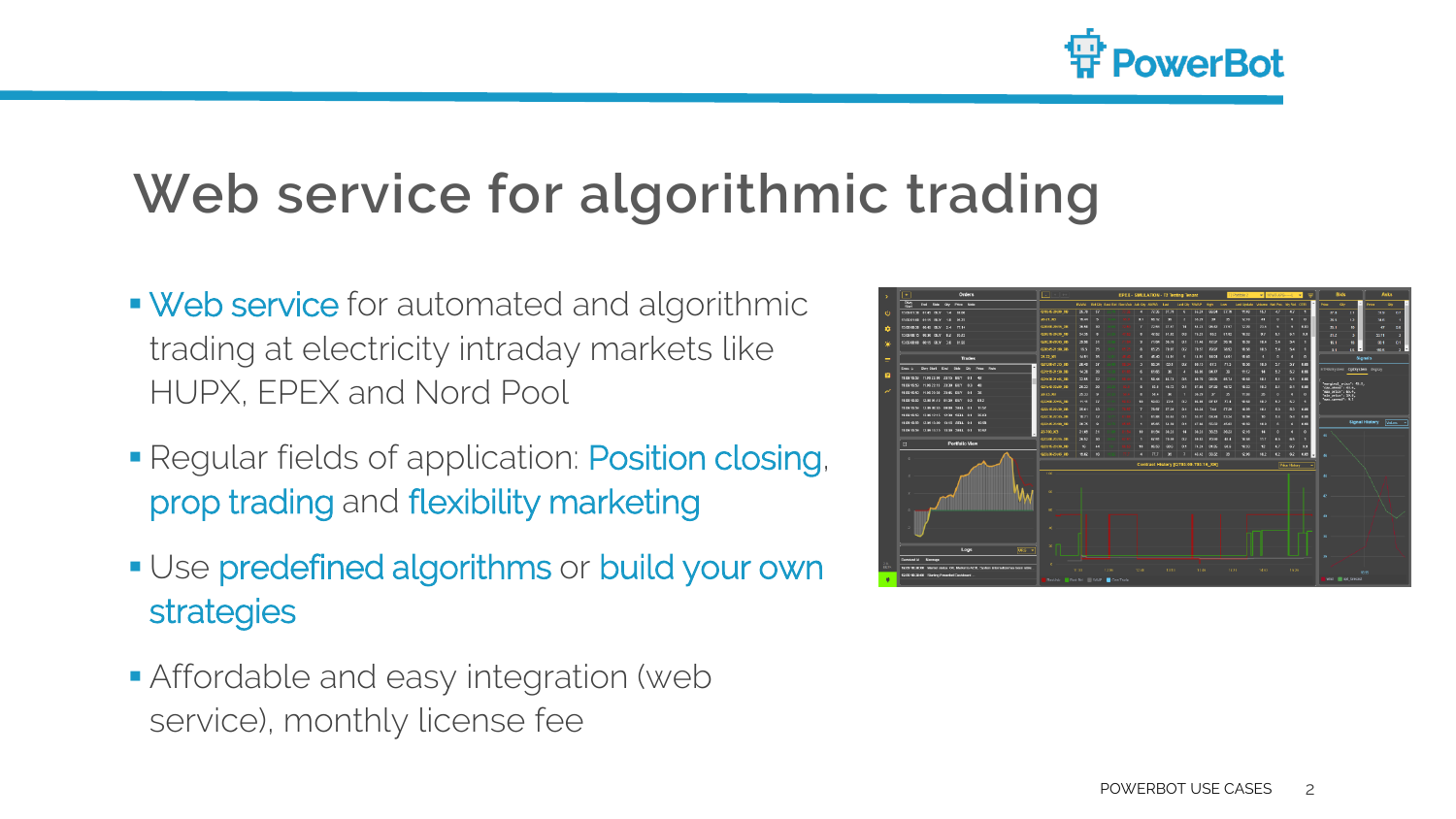

# **Position closing**

- **Avoid costs for balance energy** by automatically closing open positions at the intraday market
- Regular use case for companies with renewable energy assets

• Market orders are placed efficiently and at high speed (fast reaction to changed weather forecasts)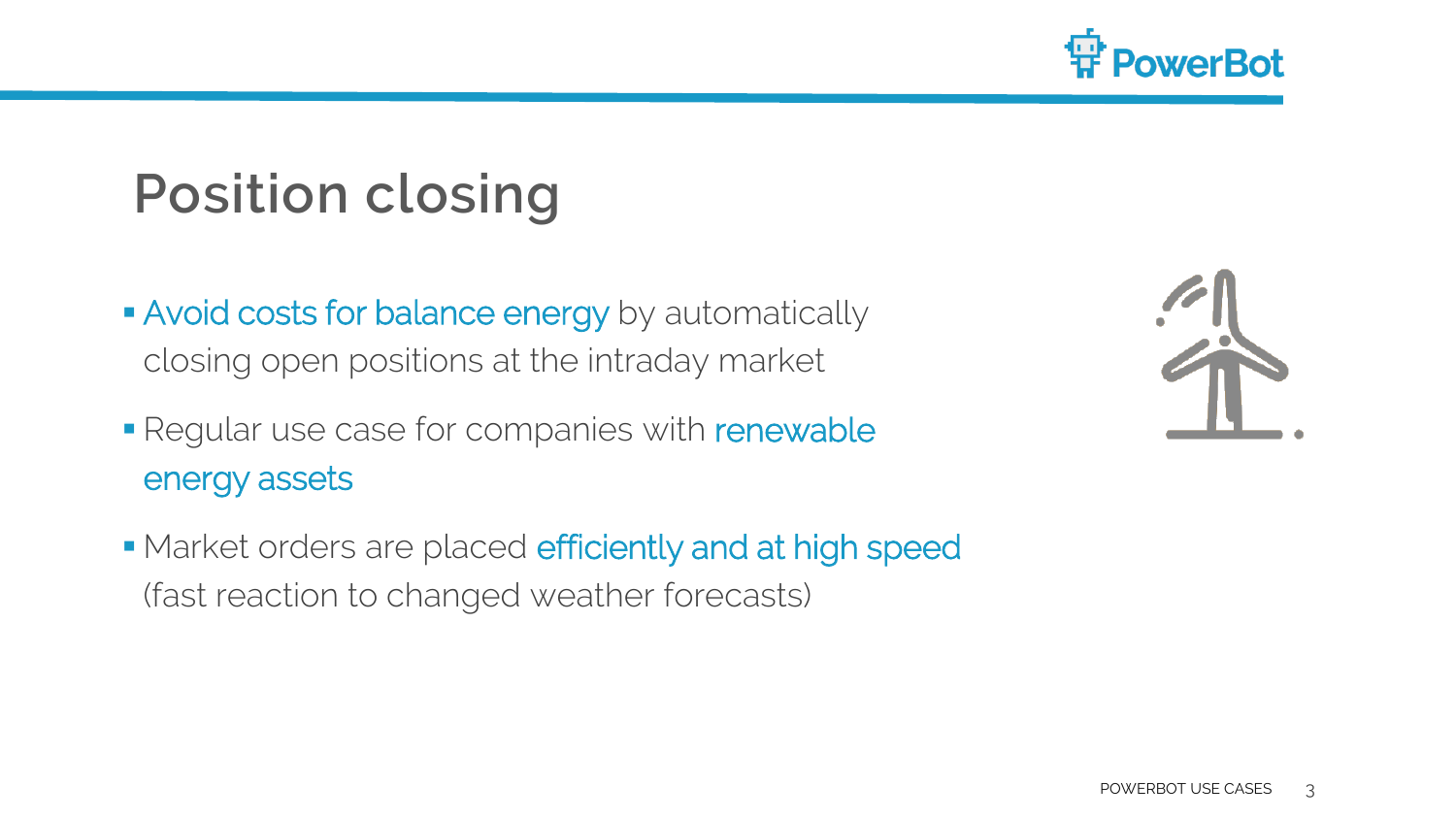

# **Prop trading**

- **Develop your own speculative strategies to generate profits** from the intraday market
- **First movers** can usually profit from market imperfectness and low automation of other trading companies
- Very positive results from other, smaller markets with low liquidity
- I I I deas: Trading of renewable forecasts, imbalance market expectations, trading with higher reaction times, trading against predictable strategies…

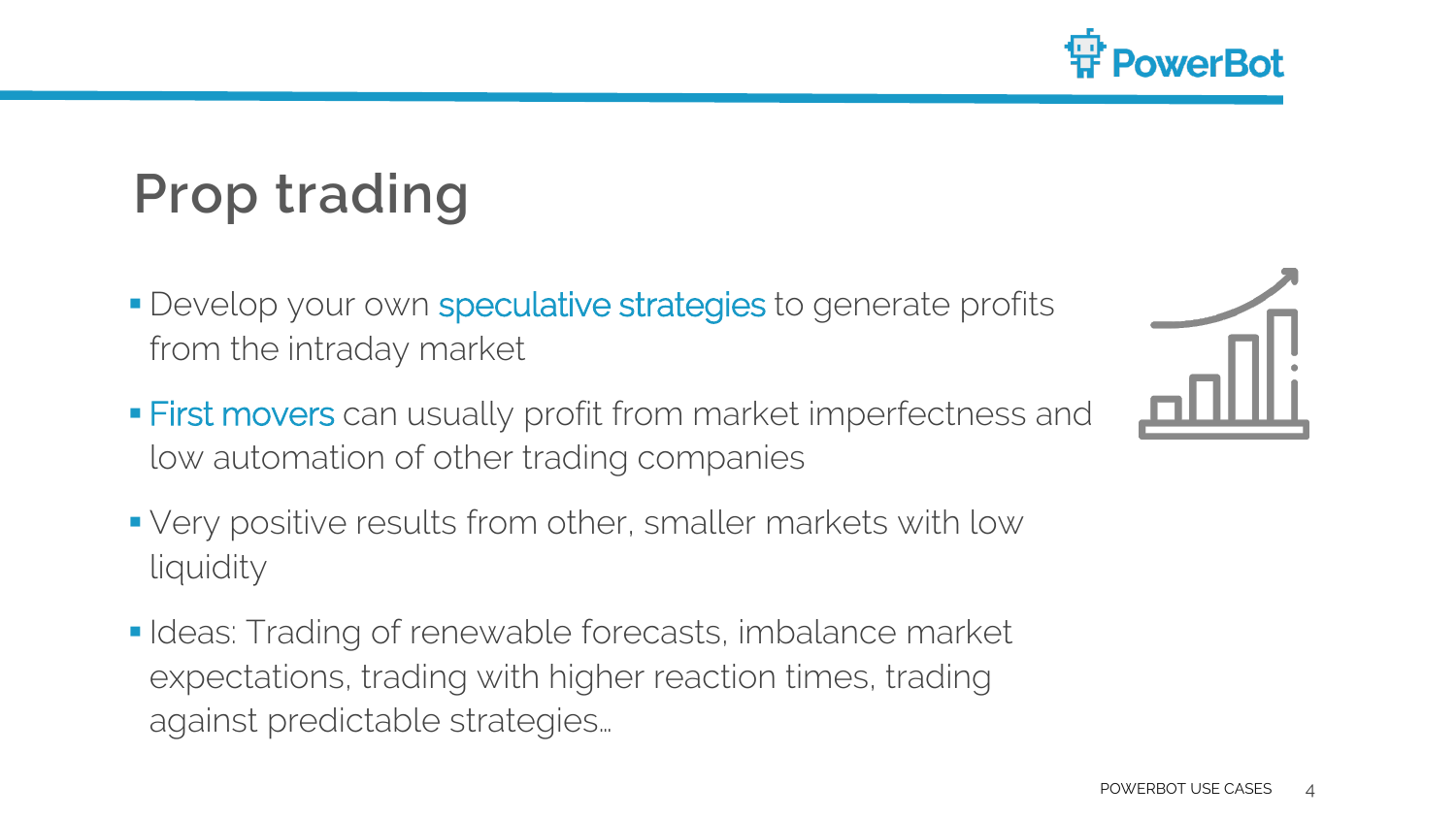

## **Flexibility marketing**

- **Earn additional revenues** by marketing your flexible assets (gas power plants, virtual power plants etc.) at the intraday market
- **Trade around marginal price limits to further** increase your earnings in comparison to the spot market

| $\blacksquare$ | $\mathbb{R}^{\mathbb{Z}}$   |
|----------------|-----------------------------|
|                |                             |
|                | $\mathcal{L}_{\mathcal{A}}$ |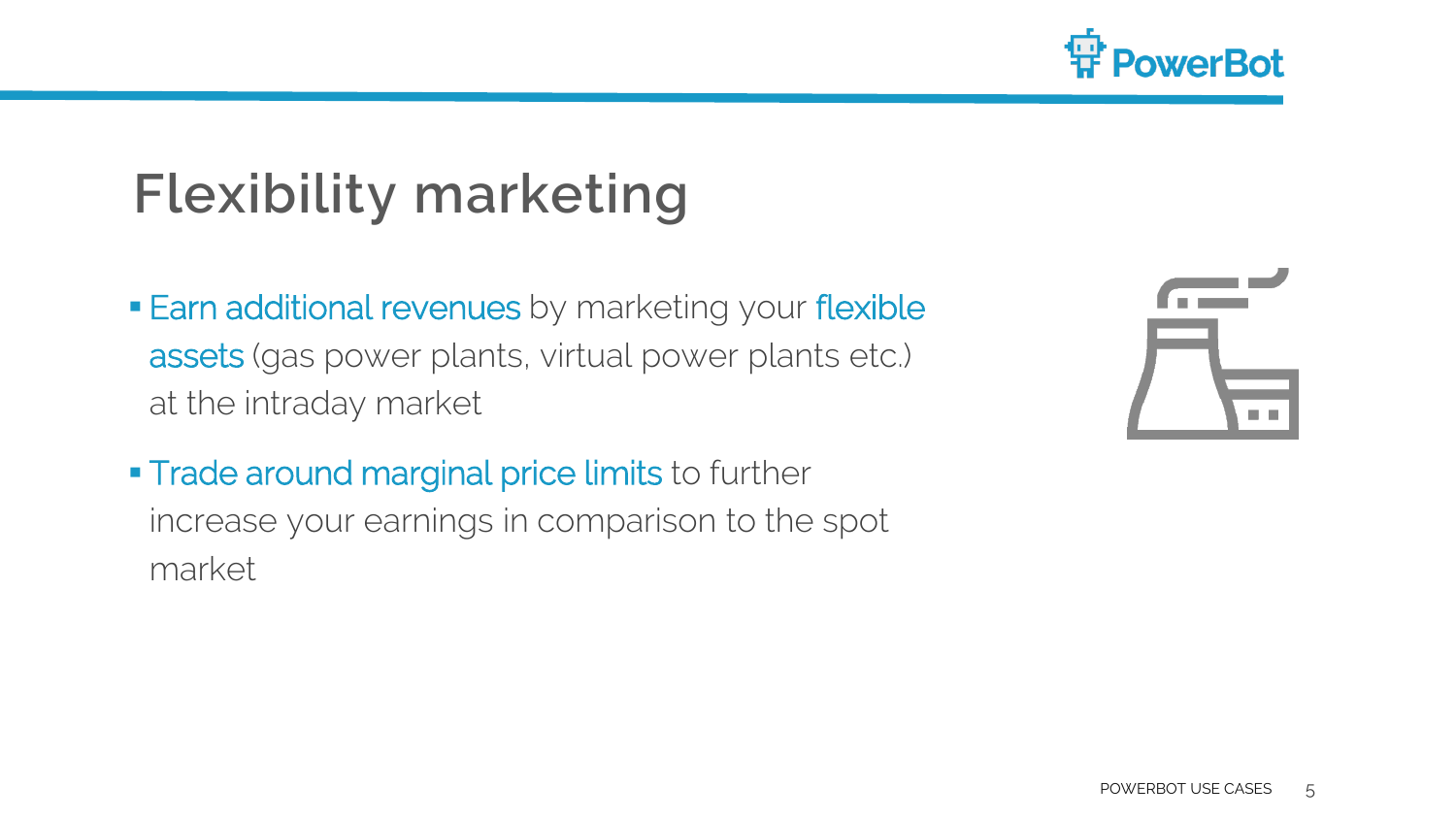

#### **Flexibility marketing: CHP Example use case**

- Marginal cost of 55,8 EUR/MWh
- Natural gas incl. grid cost: 23 EUR/MWh (51% efficiency) = 45,1 EUR/MWh
- $\blacksquare$  CO2-certificate: 27 EUR/t (0,396 t/MWh<sub>e</sub>) = 10,7 EUR/MWh
- **Strategy** 
	- Sell day ahead, if price > 55,8 EUR/MWh
	- If day ahead price < 55,8 EUR/Mwh
		- **Sell in intraday market**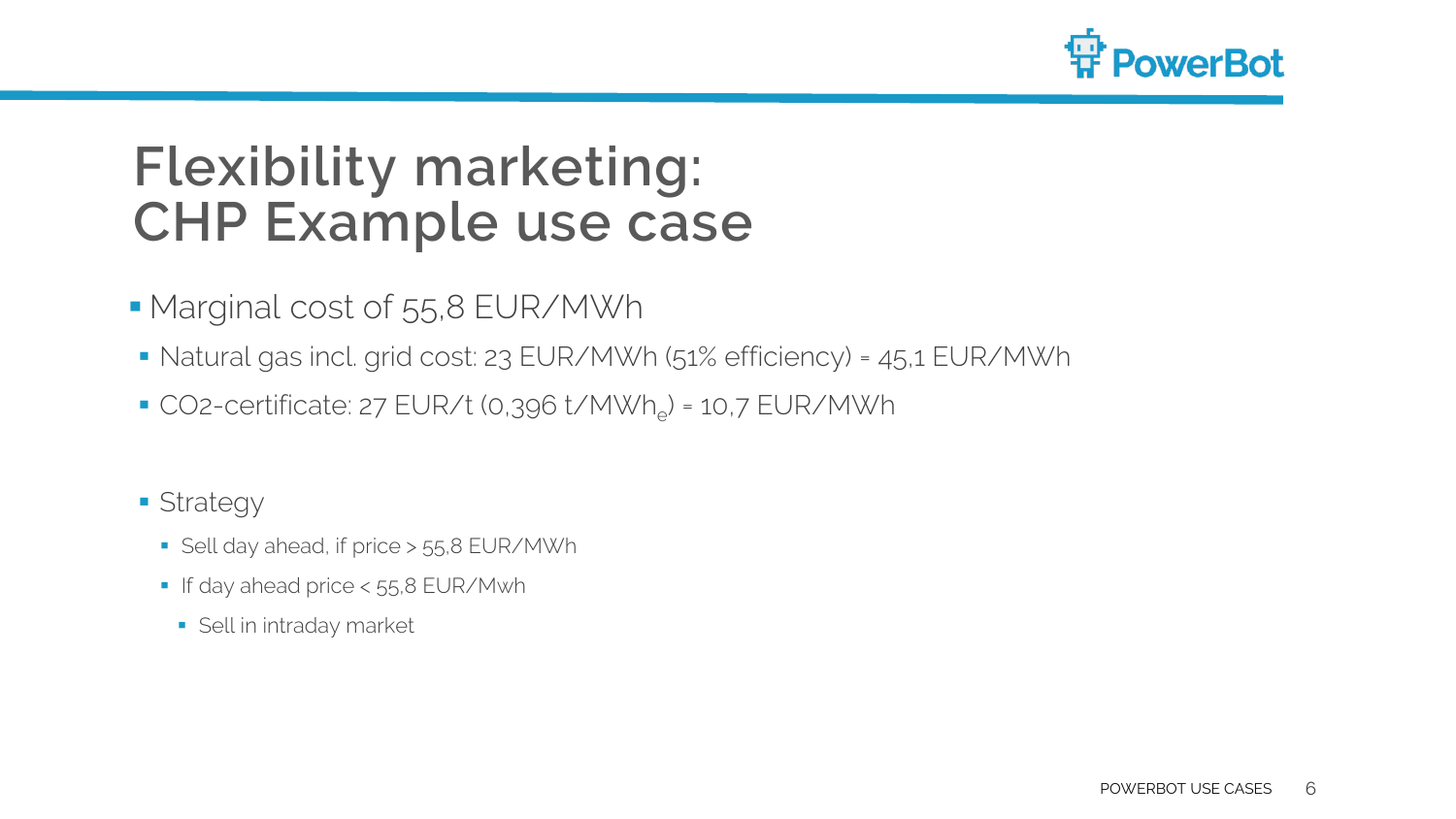